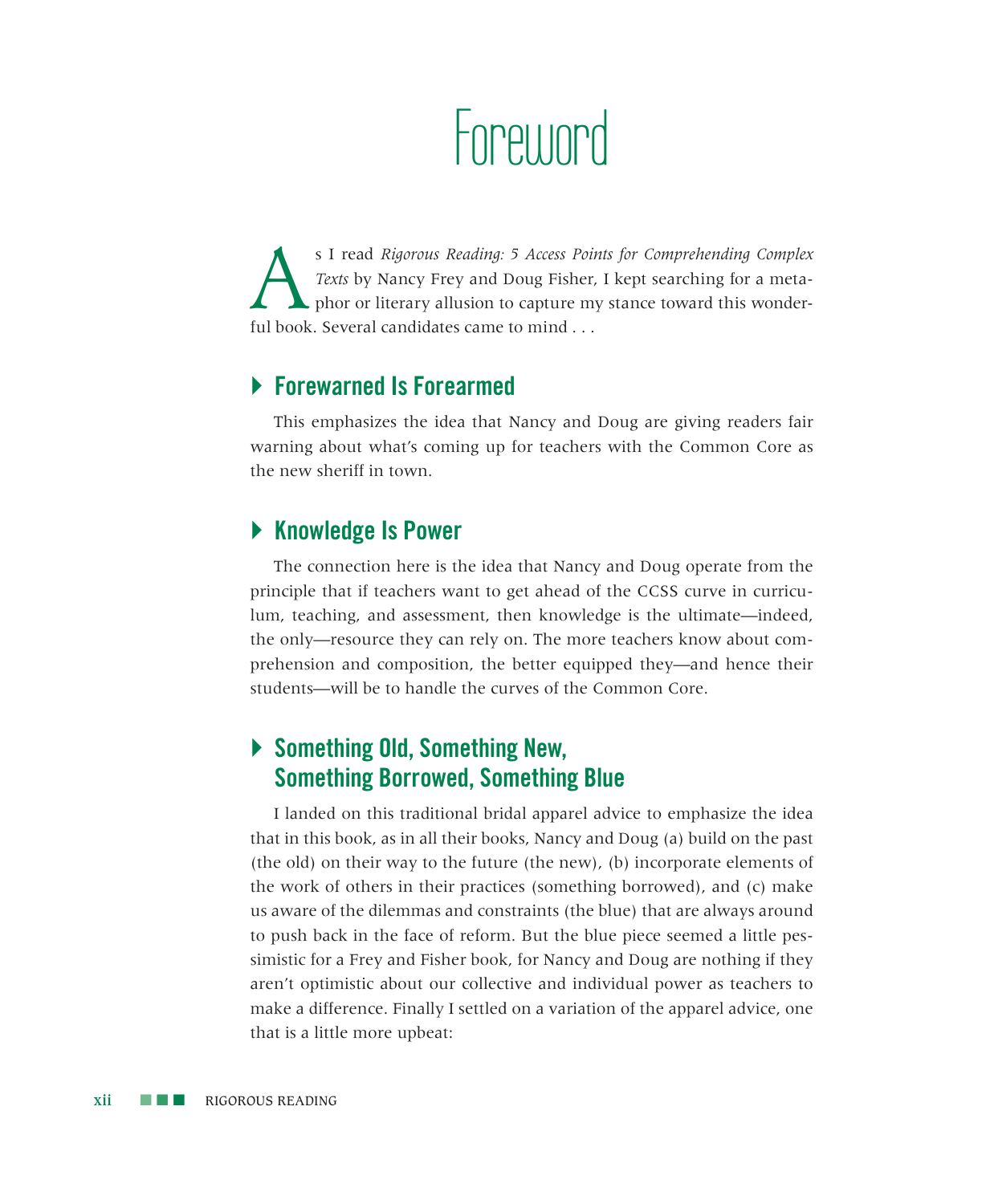# ▶ Something New, Something Old, Something Borrowed, Something Bold

This variation was a perfect fit. The new, the old, and the borrowed are surely there, but it's the bold that captures the essence of the book. This is a bold book, especially among the set of books offering advice about what to do in the wake of the Common Core. Many of us, myself included, are being circumspect about how enthusiastically we should accept new ideas like close reading, the staircase of text complexity, and productive failure. But Nancy and Doug have found a way to embrace these new ideas while maintaining their consistently strong commitment to meeting the individual needs of students and respecting the professional choices of teachers.

#### **Something New**

No question, it is their embrace of key elements of the Common Core implementation (close reading, upping the ante in text complexity, and productive failure) that is both *new* and *bold.* A whole chapter is devoted to how to do close reading well, including a lot of advice about crafting questions that require readers to "stay close to the text." I especially like the fact that they are clear about the idea that close reading does not equal literal, factual comprehension. They illustrate how to ask inferential, author's craft, comparative (across multiple texts), and critical reading questions that, along with literal, *all* require close reading of the text to generate a plausible answer. If teachers follow the advice here, they will end up with a balanced diet of text-based reading activities. Frey and Fisher rightfully point out that many of the abuses of the personal response probes that dominated the '80s and '90s resulted in interesting, engaging discussions in which the text was conscientiously avoided by everyone, including the teacher. This abuse, which I like to call wallowing at the trough of prior knowledge, deserves to be corrected to ensure the text plays a strong evidentiary role in all discussions, even those focused on interpretation and application. Frey and Fisher offer good advice about how to make this happen.

They also point out that a group of readers could traverse the text with many close readings. One might focus on a clear explication of the basic elements of a story or the key ideas in an explanatory text. A second might focus on author's craft, noting the various tools, like word choice or rhetorical frames (problem-solution or conflict-resolution), that authors use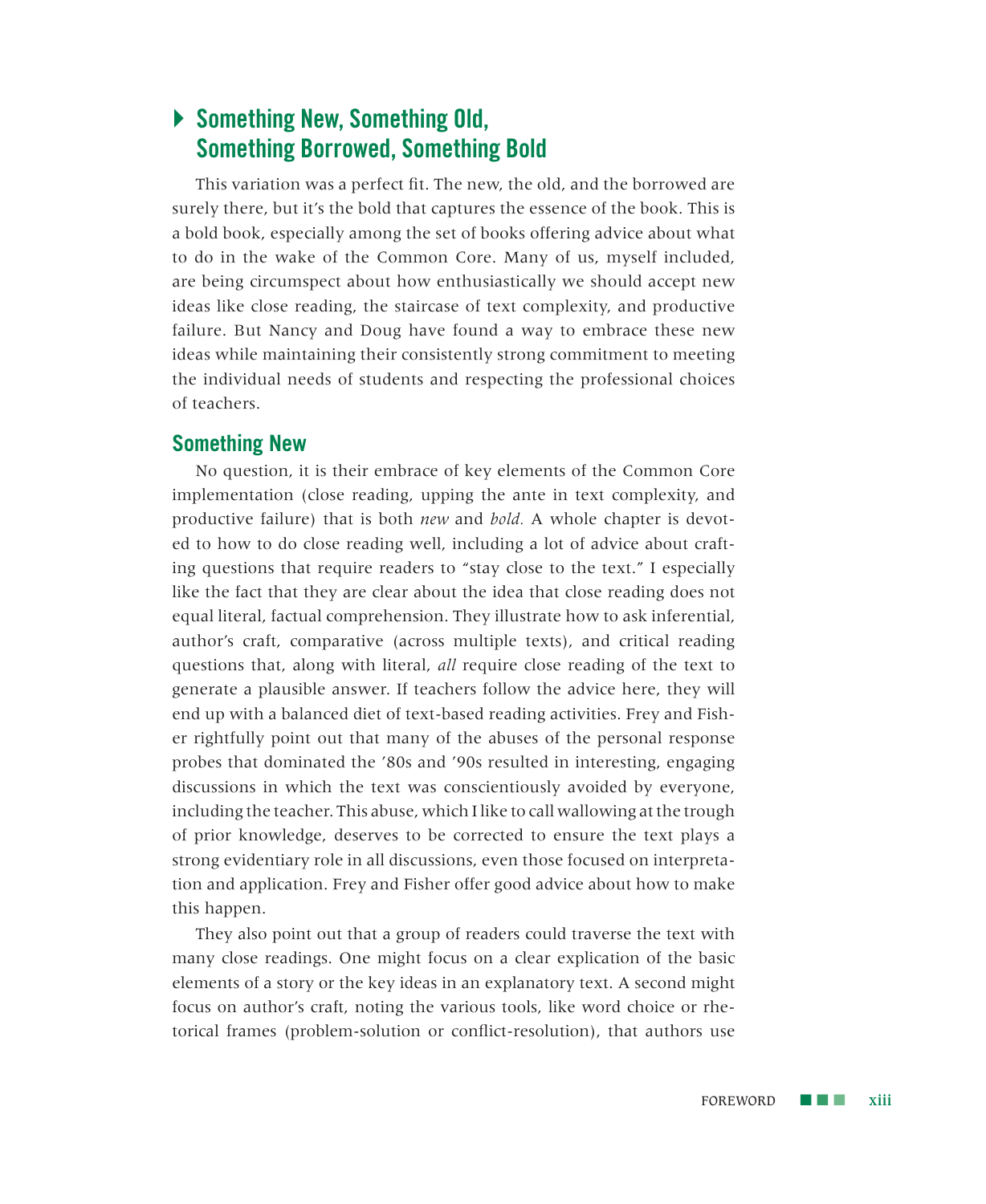to shape the way readers understand text. The notion of second and third reads is a powerful tool for deepening and sharpening student understandings of text.

#### **Something Old**

In the process of focusing on the new world of the Common Core, Frey and Fisher do a great job of showing us how and why to deploy pedagogical tools that have become "old friends." Nowhere is this more evident that in the chapters on how to help students meet the challenge of reading of *even more* complex text than has been required of them in the past. Frey and Fisher show us how to use strategy instruction to equip students to manage the "clunks" of comprehension. They point out that much of the scaffolding that will allow students to meet complex texts where they are comes quite naturally from the collective expertise that is available when we all put our heads together in a collaborative reading activity. They further advise us that engaging kids in episodes of productive failure (e.g., trying to make sense out of really difficult texts) ought to happen in joint ventures rather than individual activities. The idea here is that when we "suffer through the experience together," we learn things from it, like that strategies can help us when the going gets tough, or that we can succeed in the face of imminent failure, that the resources of the group are greater than those available to any member of the group. They also find a place for routines of independent reading and individualized reading as key elements in supporting students on the staircase of text complexity, pointing out that ultimately students need to meet the text complexity challenge on their own.

#### **Something Borrowed**

Frey and Fisher books are good examples of intertextuality. They have a real knack for building on the theoretical perspectives and practical ideas that pervade the field and putting their own signature on them. That is part of what makes their texts so accessible to the rest of us. We encounter variations on themes that are at least partially familiar to us. But let me be clear: their work, their voice, is clearly Frey and Fisher's own unique contribution to the field; it's just that we can find many access points within that unique voice—professional pillows to land on if you will. It's a gift to be able to write like that. There are lots of examples of borrowed ideas in this book. To highlight a few—elements of different versions of guided and shared reading, emphasis on the importance of read-alouds (especially in doing close reading with younger and less independent readers), focusing on the